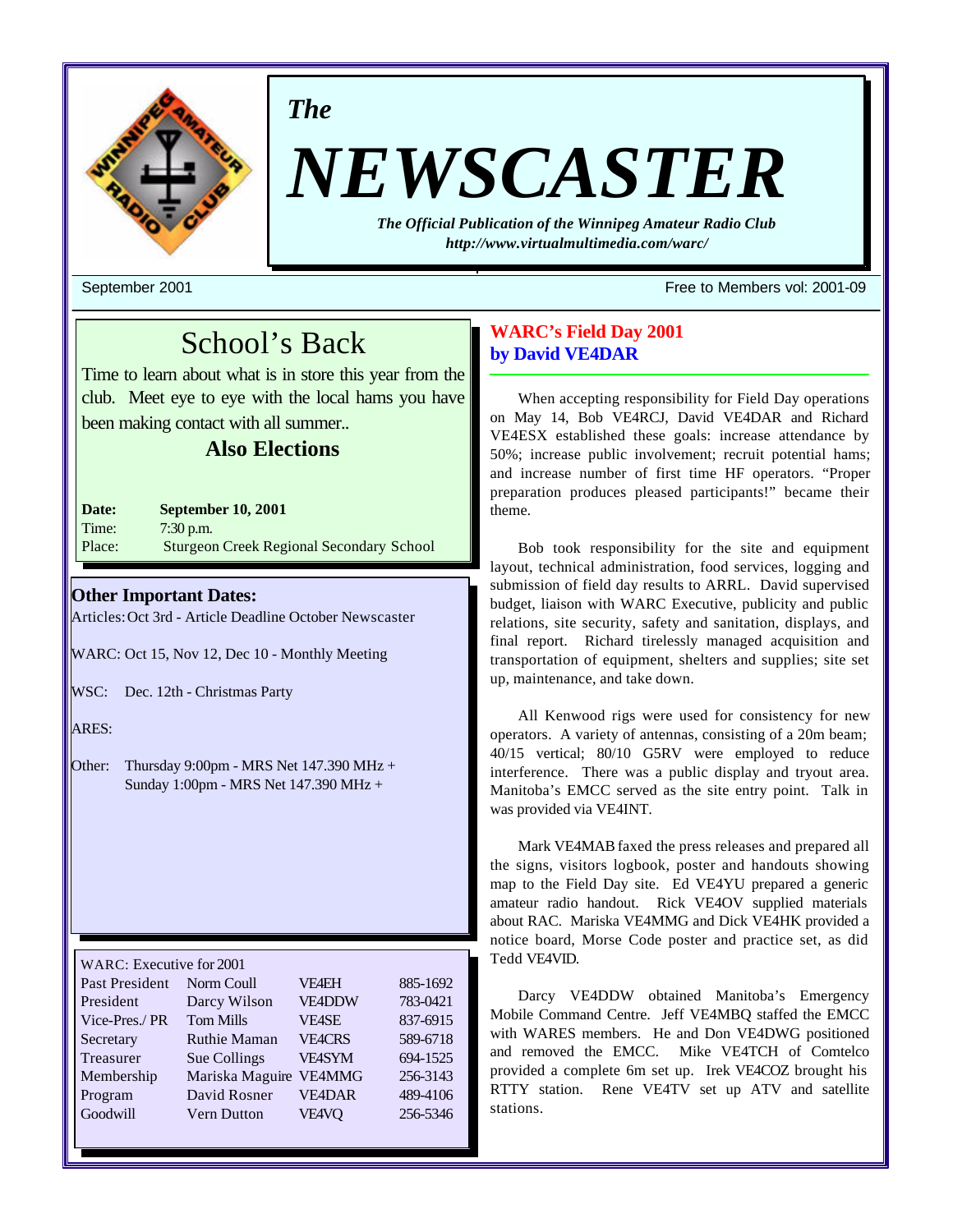Harm VE4HAZ supervised tent erection and takedown. Glen VE4GWN and Rolf VE4VZ provided site security. Gord VE4GF was our liaison with park staff. Rosi VE4YYL, Glen VE4GWN, Eric VE4EWN and Nancy helped in many ways. Ruthie VE4CRS assisted with food shopping, preparation and service. Bert VE4AND, John VE4CCW, John VE4JNF and Willard VE4WJE provided other assistance. Equipment and supplies were provided by the Winnipeg Seniors Radio Club, Norwood Community Club, Manitoba Hydro, University of Manitoba and Manitoba Repeater Society. We apologize to anyone we may have missed.

The goals were generally achieved. More people attended than the official logged attendance of 118, which almost doubled last year's attendance. We hosted 71 hams

(46 ARES) and 47 guests. At least 5 persons got on HF for the first time. There were several serious inquiries about becoming an amateur radio operator.

Total contacts exceeded 700; not bad considering that we lost about an hour due to lightning. 10 meters never really opened up, 80 meters was unusable due to static and 6 meters only opened up in the last few minutes. Ed VE4YU and Adam VE4SN boosted the score mightily with their work on CW.

The amateur radio community really came together at this event. We thank all the operators and volunteers, who appeared when required to load, unload, set up, cook and serve food. WARC, WARES and WSRC cooperated and supported each other with synergistic effect. There was good socializing at the campsite, BBQ and marshmallow roast. Everyone seemed to have a good time. Why not try Field Day next summer?

# *Field day pictures*

From: "Darcy Wilson" <d.wilson@skyweb.ca> I have uploaded some of the pictures that I took on the



http://www.skyweb.ca/~d.wilson/ they are fairly small, so they will load quite quickly. Please feel free to pass this URL along to others to view!

# **Winnipeg ARES Report by Jeff, VE4MBQ - Winnipeg EC**

Nine WPGARES members assisted with the WSCRC mall display at Garden City Shopping Centre 5-7JUN01. Thanks to VE4s: ACX, AND, DL, HAZ, KU, MBQ, SE, TRO, WF.

Ten WPGARES members operated MEMO Mobile Command VE4EMC 23,24JUN01 during WARC Field Day at Birds Hill Park. Thanks to VE4s: AJR, CRS, DWG, EIH, GWB, HAZ, MBQ, STS, TJR, VID.

Five ARES operators ran a demo of VE4EMC FRI 27JUL at Red River Exhibition Park for Food and Farm Days. Thanks to VE4s: AJR, GLS, KAZ, MBQ, MHZ.

SSGT Paul Kentziger from Winnipeg Police gave us such an interesting presentation at our June meeting on communications issues during last November's Keystone Air Crash that we ran out of time and had to have a special meeting 16AUG just to finish the story. Marc Bruyere also attended the special meeting and presented each of the twenty operators that were on standby for VE4EMO for Flood Operations this past spring with a thank-you letter from MEMO.

September is shaping up to be a busy month. The volunteer briefing for Head of the Red Regatta (15SEP) and Terry Fox Run (16SEP) will be held on TUE 11SEP 1900h at Winnipeg Rowing Club on Lyndale Drive. Volunteer operators are still required for both events so if interested please contact Jeff VE4MBQ to sign up.

Our August monthly meeting featured Andrea McDonald from the Office of Critical Infrastructure Protection & Emergency Preparedness or "OCCIPEP" (formerly called Emergency Preparedness Canada). Our September monthly meeting will feature Dave Place VE4PN who will be speaking about the Manigotogan Regional EOC. That meeting is TUE 18SEP 1900h at West Kildonan Library 365 Jefferson near Salter. Right after Dave's presentation we will do a volunteer briefing for Parkinson Superwalk which is on SUN 23SEP. The deadline for nominations for the 2001-02 WPGARES Executive is 18SEP - the current Executive is standing for re-election (the Treasurer is looking for an apprentice). It was decided at the AUG meeting that we will be skipping a business meeting in SEP and dedicate OCT to our AGM ( 2000-01 Financial Statement, 2001-02 Budget approval, election of officers, EC Annual Report, etc) without booking a speaker for OCT.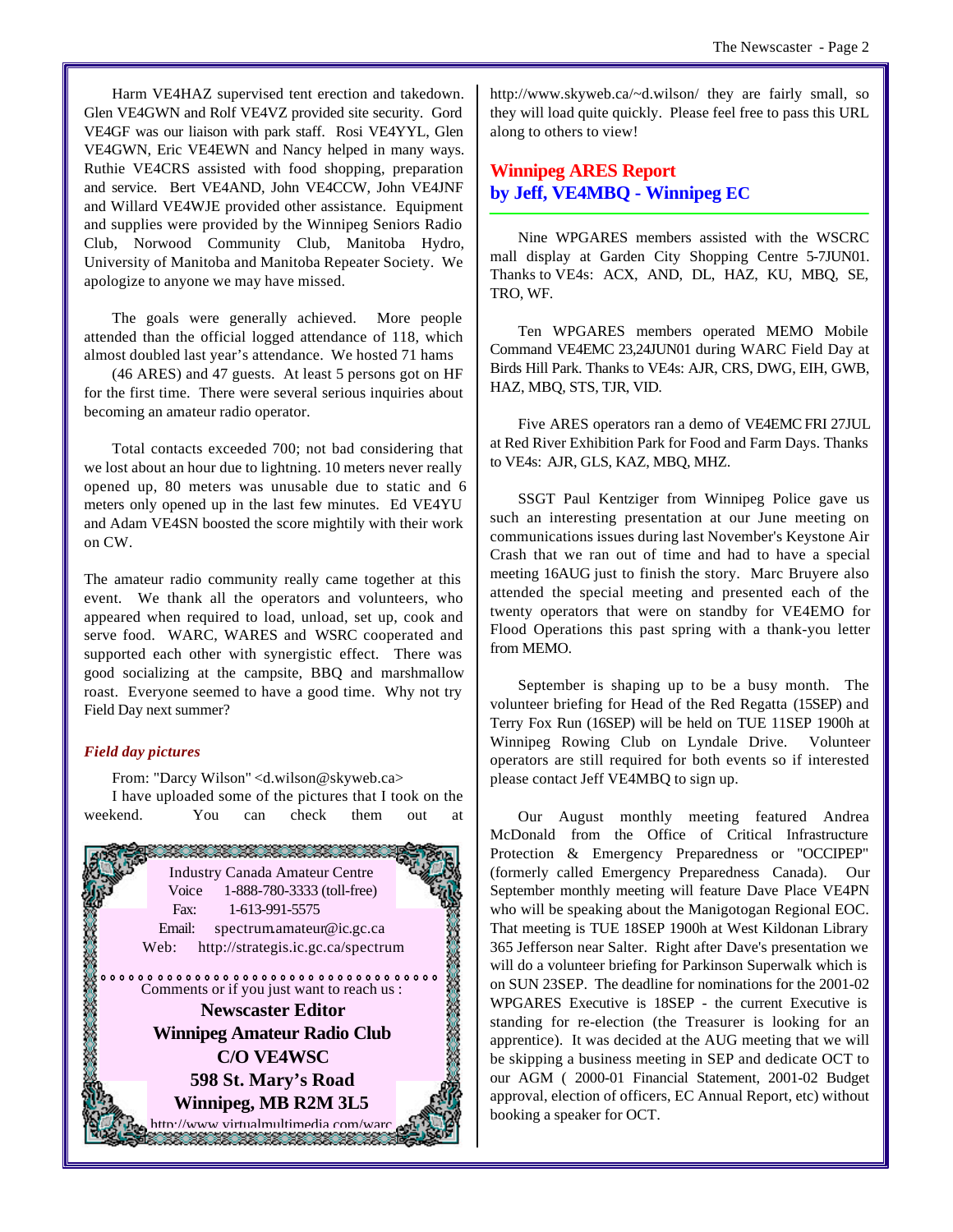# **Contest Calendar**

#### *September*

| $02-03$ | $0000 - 2400$   | <b>SSB All Asian Contest</b>          |
|---------|-----------------|---------------------------------------|
| 02      | 0000-2359       | PSK PSK 31 Contest                    |
| 02      | 1300-1600       | CW AGCW Straight Key Party            |
| $02-03$ | 1500-1500       | SSB IARU Region 1 Fieldday            |
| $04-05$ | 2300-0300       | CW Labor Day QRP CW Sprint            |
| 06-08   | 1400-0200       | <b>CW/SSB YLRL Howdy Days Contest</b> |
| $09-10$ | 0000-2400       | <b>SSB WAE DX Contest</b>             |
| 09      | 1800-2400       | <b>CW SOC Marathon Sprint</b>         |
| 10      | 0000-0359       | CW North America 'Sprint'             |
| 15      | 2100-2300       | <b>CW/SSB AGB NEMIGA Contest</b>      |
|         | 16-17 0001-2359 | CW/SSB Air Force Anniversary QSO      |
|         | 16-17 Periods   | CW/SSB Washington State Salmon Run    |
| 17      | 0000-0359       | <b>SSB</b> North America 'Sprint'     |
| 17-18   | 1800-0100       | CW/SSB Tennessee QSO Party            |
|         | 23-24 0000-2400 | RTTY CQ WW RTTY DX Contest            |
| 23      | 1200-2359       | SSB Panama Anniversary Contest        |
| 30      | 0000-2400       | CW/SSB Louisiana QSO Party            |
| 30-01   | 2 periods       | CW/SSB Texas QSO Party                |
|         |                 |                                       |

# *October*

| 07        | 0700-1900         | SSB RSGB 21/28 MHz Contest             |
|-----------|-------------------|----------------------------------------|
| 02        | 0700-1000         | CW German Telegraphy Contest           |
| 06        | 0000-2400         | PSK31 The PSK31 Rumble                 |
| 06-07     | 1000-1000         | <b>SSB Oceania DX Contest</b>          |
|           | 06-07 1200-1200   | CW/SSB F9AA Cup Contest                |
| 06        | 1500-1859         | <b>SSB EU SPRINT Autumn</b>            |
|           | 06-07 Periods     | <b>HELL International HELL-Contest</b> |
| 06-07     | 1600-2200         | CW/SSB California QSO Party            |
| 06-07     | 2000-0200         | <b>SSB IBERO American Contest</b>      |
|           | 10-12 1400-0200   | CW YLRL Anniversary Party              |
|           | 13-14 1000-1000   | <b>CW Oceania DX Contest</b>           |
|           | $13-14$ 2 periods | CW/SSB Pennsylvania QSO Party          |
| 13        | 1500-1859         | <b>CW EU SPRINT Autumn</b>             |
| 13        | 1700-2100         | <b>CW FISTS Fall Sprint</b>            |
| 14        | 0000-0200         | CW Asia-Pacific Sprint                 |
| 14        | 0000-0359         | RTTY North America 'Sprint'            |
| 14        | 0700-1900         | CW RSGB 21/28 MHz Contest              |
|           | 20-21 0000-2400   | <b>RTTY JARTS WW RTTY Contest</b>      |
| 20-21     | 0000-2400         | All Rhode Island QSO Party             |
| $20 - 21$ | 1200-2400         | CW QRP ARCI Fall QSO Party             |
| 20-21     | 1500-1500         | CW/SSB Worked all Germany Contest      |
|           | 21-22 1800-0200   | CW/SSB Illinois QSO Party              |
|           | 24-26 1400-0200   | <b>SSB YLRL Anniversary Party</b>      |
|           | 27-28 0000-2400   | SSB CQ W W DX Contest                  |
|           |                   |                                        |

# **Minutes for W.A.R.C. June 11th, 2001 Submitted by Ruthie, VE4CRS**

Meeting called to order at 1935 hours by Darcy, VE4DDW. Darcy welcomed members and quickly reviewed successful year for WARC; mentioned Field Day being good way to end year. Introductions followed. 36 members and 4 guests attended.

Annual re-election of executive was postponed until September as a quorum is needed for voting. Glen VE4GWN has volunteered to take over program chair from David VE4DAR.

Moved/seconded by Louis VE4PLJ/John VE4JNF that minutes of May meeting be accepted as printed in Newscaster. Motion carried.

# *Treasurer's Report Sue VE4SYM*

Total revenue \$ 120.00 Total expenses \$ 257.49 Total cash on hand \$4,534.61

#### *Membership Report Mariska VE4MMG*

To date, 20 renewals. Membership is due end of September 2001.

Jacket order in fall – need 12 orders for bulk order. Show of hands, 6 people interested.

# *RAC Rick VE4OV*

Effective 19 May, 2001, radio amateurs with basic and 5 wpm code are granted full HF access. Radio Information Circular (RIC-2) has been modified to show this change.

The RAC Canada Day Contest is coming up. Adam Romanchuk VE4SN and Ed Henderson VE4YU will put VE4RAC on the map this year.

The IARM HF championship contest will be held on 14/15 July 2001. Derrick Belbas VE4VV is coordinating a national contest entry for RAC. Manitobans are in ITU Zone 3.

Summer is here. Be cautioned while putting up antennas/wires.

RADIO ACTIVE MANITOBA

# **WWW.VE4.NET**

Promoting the Spirit of Radio

Bob Hrabi VE4ZAP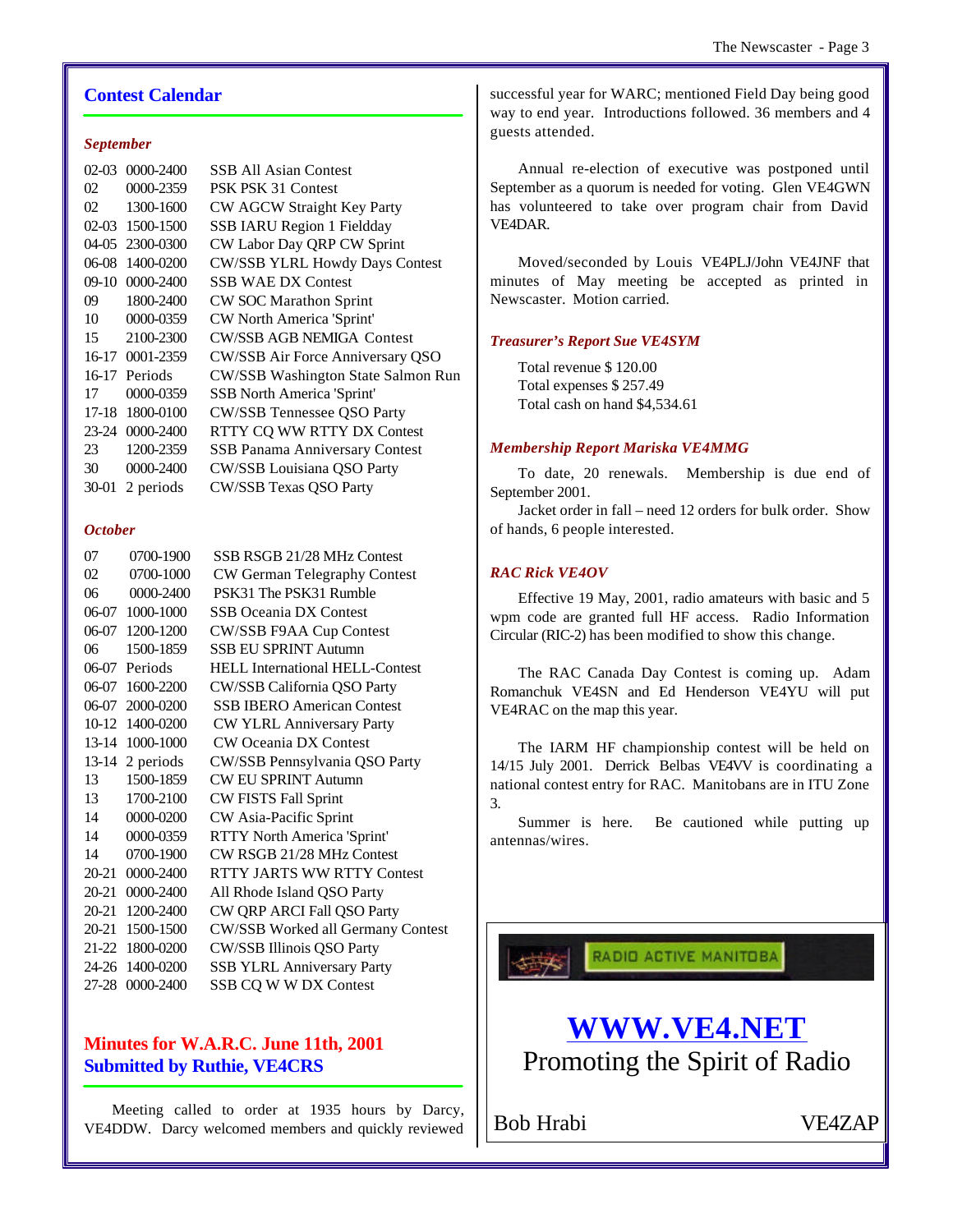Re survey – there were 51 responses. Camping, astronomy were high on the list. Significance – this info will be used to approach advertisers.

#### *ARES Jeff VE4MBQ*

Asked for volunteers for mobile command, Field Day, Birds Hill.

#### *DX Sleuths Adam VE4SN*

Sad!! Not much going on. Get on Canada Day Contest.

# *Programs David VE4DAR*

Wrapped up year's programs. Good base had already been established by Tom VE4SE and those before him. David thanked WARC executive and all members for volunteering and participating.

#### *Marathon Pat VE4PLG*

Welcome any volunteers as more are needed. Contact Pat. Phone number in Newscaster. Meeting on June 12, 2001 at 200 Main St., 1700 hours.

#### *Future events*

International Ham Fest – July 13, 15, 2001. WARC is hosting. Tom and Ruth VE4SE and VE4XYL are coordinating.

MARM – 17, 18 August, 2001. Austin, MB Camp 807 – Fort Francis

#### *Field Day David VE4DAR*

David explained roles of "Trinity" – the three coordinators are: Richard VE4ESX, Bob VE4RCJ, David VE4DAR Goals are to increase attendance, encourage more people on HF, encourage new folks to join hobby. Posters are up and press releases are out. Will be operating 24 hours. WSC doing great job in getting people to participate.

Easiest way to get to site is through the East Gate at Birds Hill Park. Map in Newscaster.

Need volunteers for Saturday 0800 hours at WSC for loading. The following members volunteered: - Glen VE4GWN, Eric. For 1000 hours at site – Harm VE4HAZ, Tim VE4TJR, John VE4JNF.

Operating hours: Saturday 1300 – Sunday 1300. Bonus: - EMCC, try out area for kids, 2m, CW, 6m setup, ATV.

Saturday 1730-1900 hours free BBQ Sign-up sheet for "Meet and Great". 8 allowed spaces for campers on site. Show of hands – 20 members interested in attending.

Monitoring INT Repeater for talk-in on frequency 146.82-

#### *Good and Welfare*

Ed VE4YU reported on display at Garden City Mall as being very successful. Ed thanked Jeff VE4MBQ and the 32 hams and one clown who showed up to help.

Dick VE4HK reminded members not to use WPG and UMR repeaters on Sunday June 17, 2001, as they are being used for the Marathon. Milner Ridge repeater not working. Power problem.

#### *Attendance draw*

Ben VE4BBM. Raffle – John VE4QV.

#### *Presentation*

Maiko VE4KLM "Mostly Packet and some IRLP"

Maiko's vast knowledge of packet was shared with members. His enthusiasm and passion for it was apparent to us all. Thank you Maiko for a most enlightening presentation

# **First 24 GHz EME QSO By Barry Malowanchuk VE4MA**

The First 24 GHz Earth-Moon-Earth (EME) QSO on 24192 MHz was accomplished on Saturday August 18, 2001 at 1417 GMT. A QSO was made between Al Ward W5LUA of Allen, Texas and Barry Malowanchuk, VE4MA in Winnipeg, Manitoba. The QSO was the result of several years of effort in trying to optimize antenna gain, receiver sensitivity and obtain adequate power to make the roughly ½ million mile path to the moon and back. Signals were weak but easily copied at both ends. Barry uses a 2.8 meter offset fed dish with a 1.6 dB noise figure low noise amplifier. Power is obtained from a Varian TWT (Traveling Wave Tube) Amplifier producing 70 watts in the shack with 2 dB of transmission loss in the form of wave guide running to the dish feed horn. Al uses a 3 meter prime focus dish and a 1.75 dB noise figure low noise amplifier. Power is obtained from a Thompson TWT producing 80 watts at the dish feedhorn. WA7CJO and AA6IW are also nearing completion of their 24 GHz EME stations and QSOs with Jim and Lars are expected soon. Other stations in Europe such as CT1DMK and G3WDG are known to be capable of receiving EME signals. Additional 24 GHz EME tests are being scheduled for September.

Congratulations Barry from the club and all your fellow amateurs. Well done !!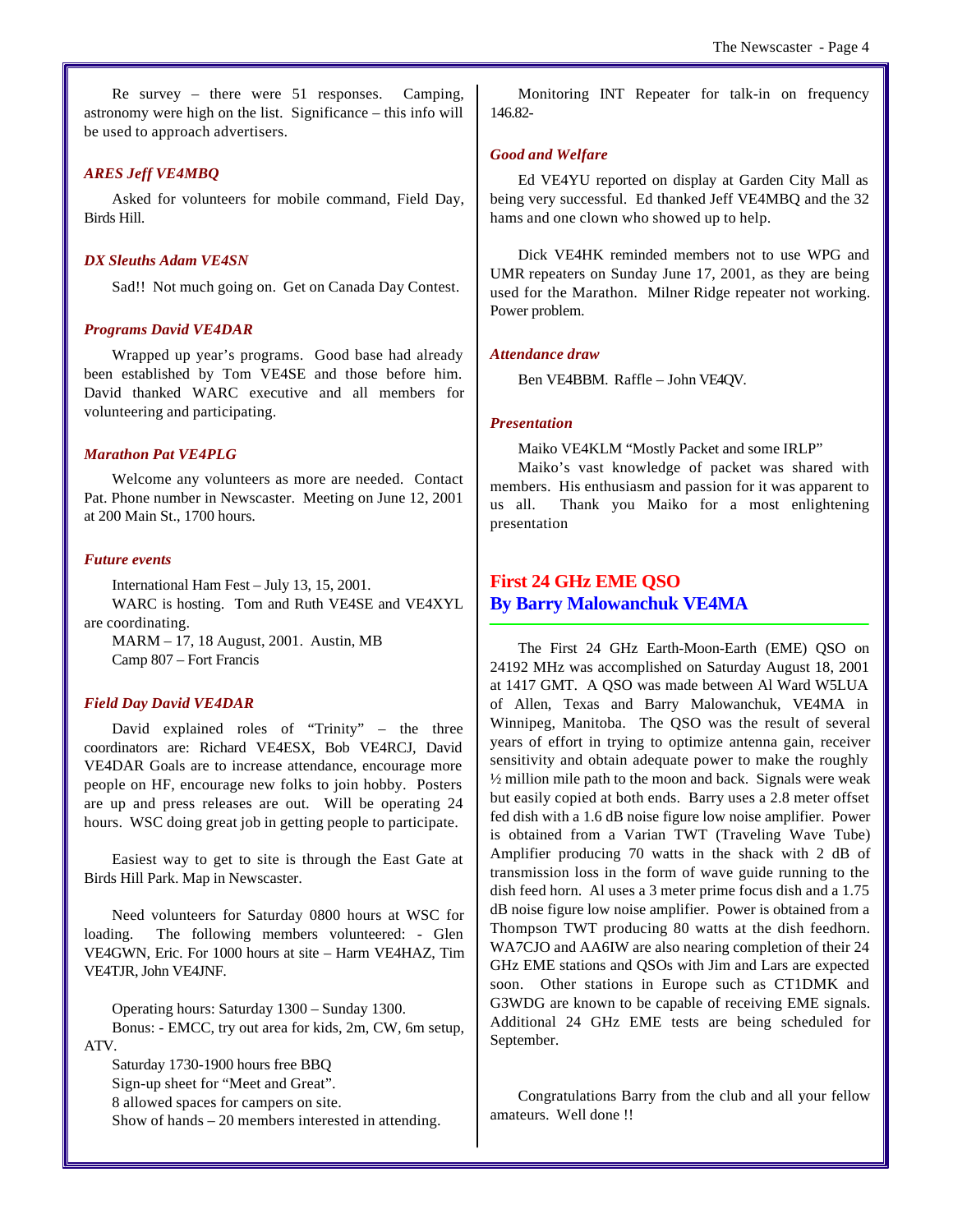# **News from VE4WSC Winnipeg Senior Citizens Radio Club**

 Another successful Annual Picnic was held on Thursday, August 30 at the St. Vital Park. 77 attended, including Gordon Steeves, our Ward Councilor. As usual, George, VE4GNG, did a bang-up job coordinating this event, and a big thanks is due to all the OMs and XYLs who handled all the culinary details. At the end of the meal, all the corn, hotdogs and hamburgers were gone, attesting to the quality of the food. We had old-tyme music by Ed, VE4YU, and during the meal itself, 'troubadour' Paul, VE4PXP gave us his renditions of some fine sing-a-long songs, accompanying himself on the guitar. Then, during the 'sunshine' period of the afternoon, when everyone was sitting out on the grass after the meal, Paul, VE4PXP, took the mike and regaled us with some comical stories.

The HF station set-up by Roy, VE4ROY, was again active, and was in use by some who had a hankering for some 'operating'.

Because the picnic was held in August instead of September, we will be having our regular monthly breakfast – to take place at the usual site, the Canad Inns Garden City at McPhillips & Jefferson. Date is Thursday, September 13, and it begins at 9 a.m. Everyone is welcome to attend.

The next Board meeting will be on Wednesday, September 19th. Members are cordially invited to attend these to learn about the ongoing affairs of the Club. Starting time is 10 a.m. sharp.

Tickets are now available for the Christmas Party, to be held at the Assiniboia Christian Centre, 3390 Portage Ave. at Rouge Rd. (Westwood). Price is \$15.00 per person. Tickets can be obtained at the Club from a duty officer, or one of the executive in attendance.

We hope everyone has had a wonderful summer, and is ready to get back into 'hamming'in a very active way, whether on-air, or taking a role in one of the many opportunities to be of service in your club. BCNU!

# *Parkside Appliance & Electronics*



**Sales & Service of Computers & Software Home repairs offered**

**John, VE4JNF 386 Belvidere Street 885-9278 www.escape.ca/~ve4jnf ve4jnf@escape.ca**

# **Membership Report by Mariska VE4MMG**

Summer is almost over and soon everyone will be enjoying warm fall days and thinking about …Ham Radio… and … yes … the WARC monthly meetings will commence in September. I hope everyone had a wonderful summer. The next meeting will be 10 Sept 01. (see Newscaster for meeting place).

WARC memberships are due at the end of Sep 2001. Please see the application form elsewhere in this Newscaster or visit the WARC Web Site at

http://www.virtualmultimedia.com/warc/

Some members have expressed interest in purchasing WARC jackets. We require a minimum of 12 jackets before we can place a bulk order. Let Darcy VE4DDW or me (VE4MMG) know if you are interested in buying a jacket.

# **AMATEUR RADIO IN TURKOMAN = EZ= ( EX UH )**

Today, when the Turkoman becomes an independent state, many people in my country begin working on AIR and maybe, after some years, Turkoman will go away from the list of "most wanted countries". We already have more than 10 active station in our country. In Ashgabat - my native city we have 4 very active HAM. Also some people from different parts of the Turkoman talk today on the air. We have many problems with equipment, but not because of illegal use. Everybody who wants, can by a license for amateur radio. But impossible buying any transceiver or even a simple receiver. - Bad economical situation but similar equipment never was in our shops. I am more than sure that all HAM in the Turkoman use home made equipment: from transceiver up to antennas. I am also using a transceiver which is a popular Russian construction - UA1FA with GU-50 tube and power of 50 watts. One further big problem is the mail "service". You must know that our postmen are very bad person who rob our letters, nice cards and of course the mail contributions. So a big percent of it is lost or we receive it opened (if receive it at all). But we hope that the situation will become better and that everything will be O.K.

Had any great happenings in Amateur radio in the last little bit. Why not share it with the rest of the club. Write it up and submit it for publication in this newsletter.

Know some Antenna theory, or have a great tip for other to use. Tell us about it.

Submit your articles to ve4hay@rac.ca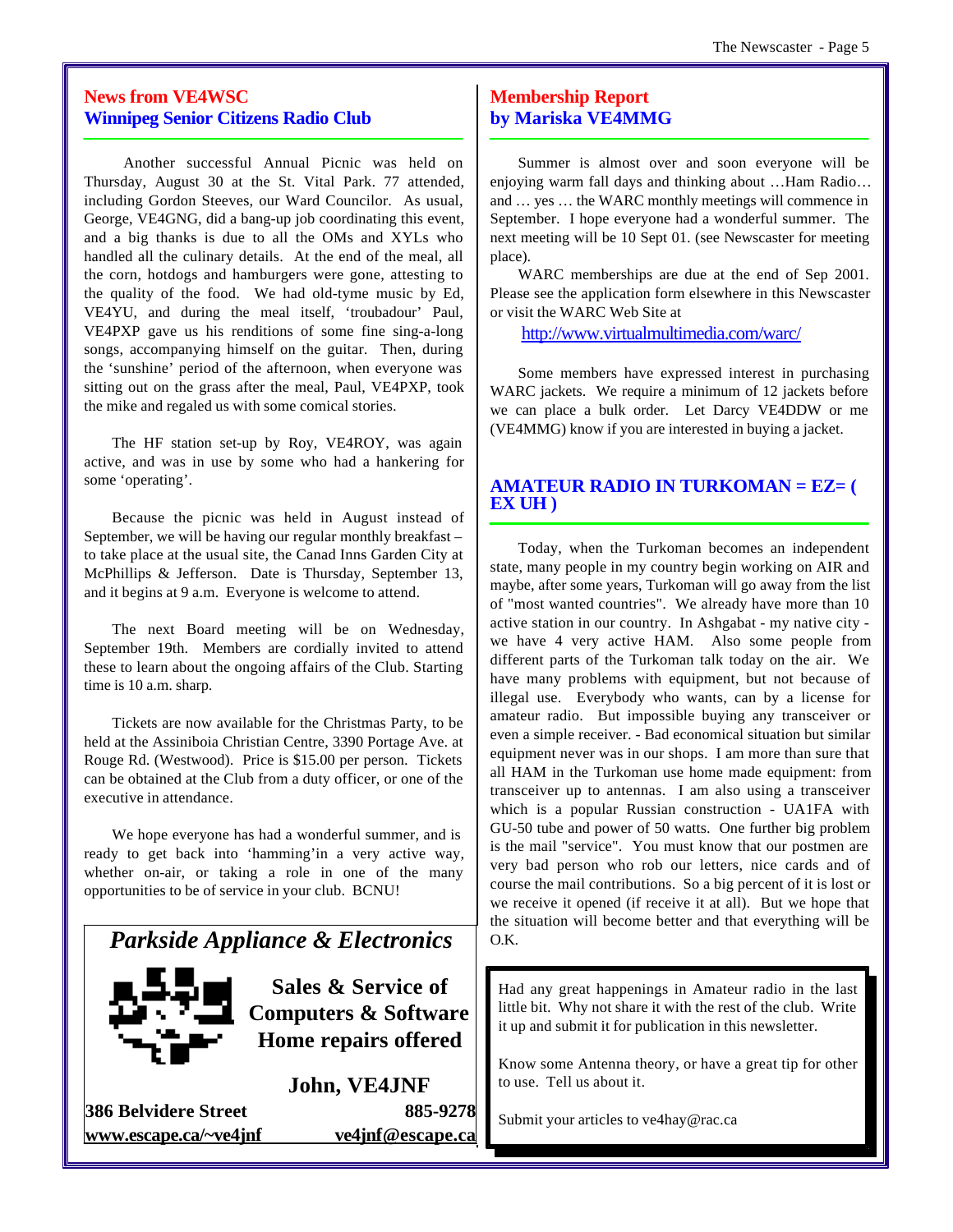# **RAC Bulletins**

**www.rac.ca/~racnews/othernotices/racbullemail.htm**

#### *RAC Bulletin 01-043E*

### *Ontario Bill 49*

While the following only affects amateurs in Ontario, we believe that the repercussions of the passage of this bill could eventually affect other regions of Canada...

Bill 49 titled "To amend the Highway Traffic Act to prohibit use of phones and other equipment when driving on a highway" has received First Reading in the Ontario Legislature. The Explanatory Note mentions cellular phone, car phone, portable computer and fax machine. As this may include Amateur Radio equipment, Radio Amateurs of Canada has filed Comments with the author and copies to the party leaders. Please refer to RAC web site http://www.rac.ca/bill49.htm.

There you will find details on Bill 49 and suggestions on how you can forward a copy of the RAC Comments to your MPP with your own comments. Second Reading is not expected until Fall.

# *RAC Bulletin 01-046E*

#### *RAC Certificate of Proficiency in Morse Code*

To encourage Morse Code proficiency, Radio Amateurs of Canada now offers a Certificate of Proficiency in Morse Code, to be issued by the RAC Awards Manager, in recognition of candidate Morse code proficiency at speeds of 12, 15, 20, 25, 30, 35, and 40 WPM. A new dated certificate will be issued with each new 'qualification' earned. The examination and certificate are also available in the French language. A charge of \$5 is assessed to cover printing, handling and postage costs.

Testing may be performed by any Accredited Examiner holding a current Industry Canada Letter of Authority who voluntarily chooses to participate in this program. Certificate testing is for proficiency in Morse Code reception using the Industry Canada RIC-1 standards. The examination may be generated by any of several software programs or audio tapes prepared using such a program, using suitable text selected by the Accredited Examiner. Accredited Examiners may also authorize the certificate application form for candidates who produce an original Advanced Amateur, First Class or Second Class Commercial, or military Morse Code qualification certificate issued by the Canadian government to that candidate, for the receiving speed shown on that certificate.

Details, software and forms downloads are available on the RAC website: http://www.rac.ca/morseprog.htm

# *RAC Bulletin 01-055E*

#### *RAC CONVENTION 2002 UPDATE*

July 26,27,28,and 29 2002 marks the date of the Second RAC National Convention. The event will take place on the above dates in the city of Vernon, British Columbia. The sponsoring clubs are the North Okanagon Amateur Radio Club (NORAC) and the Orchard City Amateur Radio Club (OCARC) Further details will be announced when available via bulletins and the website at www.rac2002.org

# *RAC Bulletin 01-060E 2001*

#### *HoF & CRAY Nominations*

Call for 2001 Nominations for the Canadian Amateur Hall of Fame (HoF) and Canadian Radio Amateur of the Year (CRAY).

For 2001 eligibility, nominations for these two prestigious RAC sponsored awards must be received at Radio Amateurs of Canada Headquarters by September 30.

Please consult the nomination rules on page 11 of the July/August issue of The Canadian Amateur magazine or on the RAC web site at: www.rac.ca/hof.htm and www.rac.ca/hofray.htm

# **News from the Net**

#### *IARU Region 2 Conference official station in Guatemala*

The IARU Region 2 conference will take place from October 1 to October 5 2001, in Guatemala city Guatemala.

Mr. Marco Tulio Gudiel, TG9AGD, President of the Organizing Committee, has communicated that an radio amateur station will be installed at the Marriott Hotel, site of the conference, for delegates use.

The Call Letters assigned is TG0IARU.

He also inform that those radio amateurs visiting Guatemala in the occasion of the conference, after register as delegates will receive a temporary operation permit that will be issued by the Club de Radioaficionados de Guatemala.

The call letters will be constructed by preceding your own with the prefix "TG9"as in TG9/VE3CDM

# *ITU adopts Recommendation on Amateur Qualifications*

The International Telecommunication Union (ITU) has adopted new Recommendation ITU-R M.1544, Minimum qualifications of radio amateurs. In consideration that certain minimum operational and technical qualifications are necessary for the proper operation of an amateur or amateur-satellite station, the document recommends that at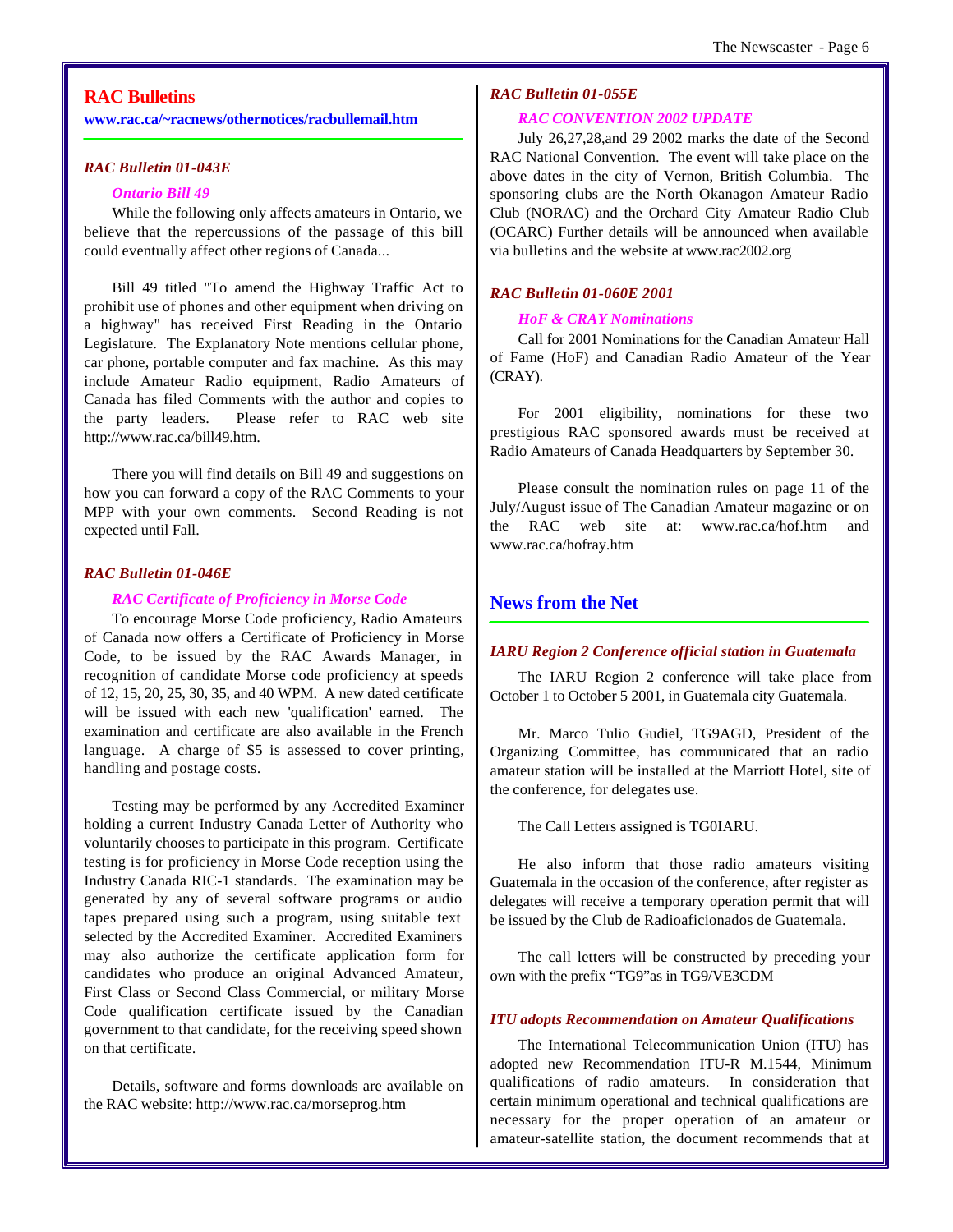minimum, any person seeking an amateur license should demonstrate theoretical knowledge of specific topics in the areas of radio regulations, methods of radiocommunication, radio system theory, radio emission safety, electromagnetic compatibility, and avoidance and resolution of radio frequency interference.

"The international Radio Regulations have long required that administrations take such measures as they judge necessary to verify the operational and technical qualifications of any person wishing to operate an amateur station," observed International Amateur Radio Union Secretary David Sumner, K1ZZ. "In anticipation of changes that are likely to be made in the amateur and amateur-satellite service regulations at the next World Radiocommunication Conference, the new Recommendation provides additional definition to these qualifications without reducing the prerogative of an administration to set its own standards."

M.1544 represents part of a multi-year effort by the International Amateur Radio Union to prepare for the 2003 World Radiocommunication Conference (WRC-03) agenda item to consider possible revision of Article S25 of the international Radio Regulations. This work was begun in 1996 with the release for public comment of a discussion paper by the IARU Future of the Amateur Service Committee (FASC). The final report of FASC in 1998 recommended that the IARU Administrative Council plan the development of such a Recommendation. The first draft text was submitted by the Radio Society of Great Britain to the 1999 Conference of IARU Region 1 in Lillehammer, Norway, and was subsequently refined by the Administrative Council and the 2000 Conference of IARU Region 3 in Darwin, Australia. IARU representatives guided the consideration of the Recommendation through ITU-R Working Party 8A, Study Group 8 and consultation with administrations, which resulted in additional refinements. The final version of the Recommendation was approved by the ITU administrations without objection.

"Having this Recommendation makes it possible to maintain an ITU document on amateur radio operator qualifications under cognizance of an ITU-R Study Group rather than the more cumbersome process of modifying Article S25 of the Radio Regulations," said IARU President Larry E. Price, W4RA. "The establishment of uniform minimum qualifications for amateur radio operators should help mutual recognition of amateur licenses for international roaming and particularly for cross-border movement of amateur operators for disaster communications."

ITU Recommendations are available from the ITU electronic bookshop: http://ecs.itu.ch/cgi-bin/ebookshop.

(Thanks to the IARU Secretariat)

As an IARU Member society, Radio Amateurs of Canada has contributed to the development of the Future of the Amateur Service Committee report, and has participated on the Canadian delegation to Working Party 8A meetings in Geneva. RAC as well as the Canadian delegation to the ITU meetings fully support the new Recommendation. (VE3PU)

# *APRS satellite up next month*

A new Amateur Radio tracking and communications satellite called PCSat is scheduled to launch September 1 (0100 UTC) from Alaska. PCSat will augment the existing Amateur Radio Automatic Position Reporting System (APRS) by providing links to the 90 percent of Earth's surface not covered by the terrestrial network.

Designed and assembled by midshipmen at the Naval Academy in Annapolis, Maryland, PCSat's first mission was to provide practical hands-on experience in support of the students' aerospace curriculum. The midshipmen worked under the guidance of Academy Senior Project Engineer Bob Bruninga, WB4APR-- the acknowledged "father of APRS."

"We hope that PCsat will be a new direction for amateur satellites by serving the communications needs of travelers with only mobile and hand-held radios anywhere on Earth," Bruninga said. PCSat will be the first satellite to report its exact position directly to users via its onboard GPS. This means that whenever the bird's in view, users won't need tracking software to determine its position.

According to Bruninga, the satellite will demonstrate vehicle tracking and communication for GPS-equipped remote travelers-- including Naval Academy vessels at sea, cross-country travelers, expeditions or anyone far from the existing APRS terrestrial tracking infrastructure. In addition to its APRS capabilities, the satellite will offer 1200 and 9600-baud packet operation on VHF (145.825 MHz) and UHF (435.250 MHz). For APRS digipeating, the satellite will use the recognized North American APRS frequency of 144.39 MHz.

Bruninga said that PCsat should make a great classroom tool, since its telemetry can be received by any hand-held packet radio for display to students on their PCs. "And with the Internet connectivity of ground stations worldwide," he said, "classes are not limited to observing passes only over their school, but anytime PCSat is in view of any other participating school." PCSat was deemed spaceworthy last month. Bruninga left this week for Alaska and the launch preparations. PCSat will be one of four satellites in the Kodiak Star payload, and the only one with Amateur Radio capabilities. The others are Sapphire, Starshine III, and PicoSat.

PCSat Web site Http://web.usna.navy.mil/~bruninga/pcsat.html